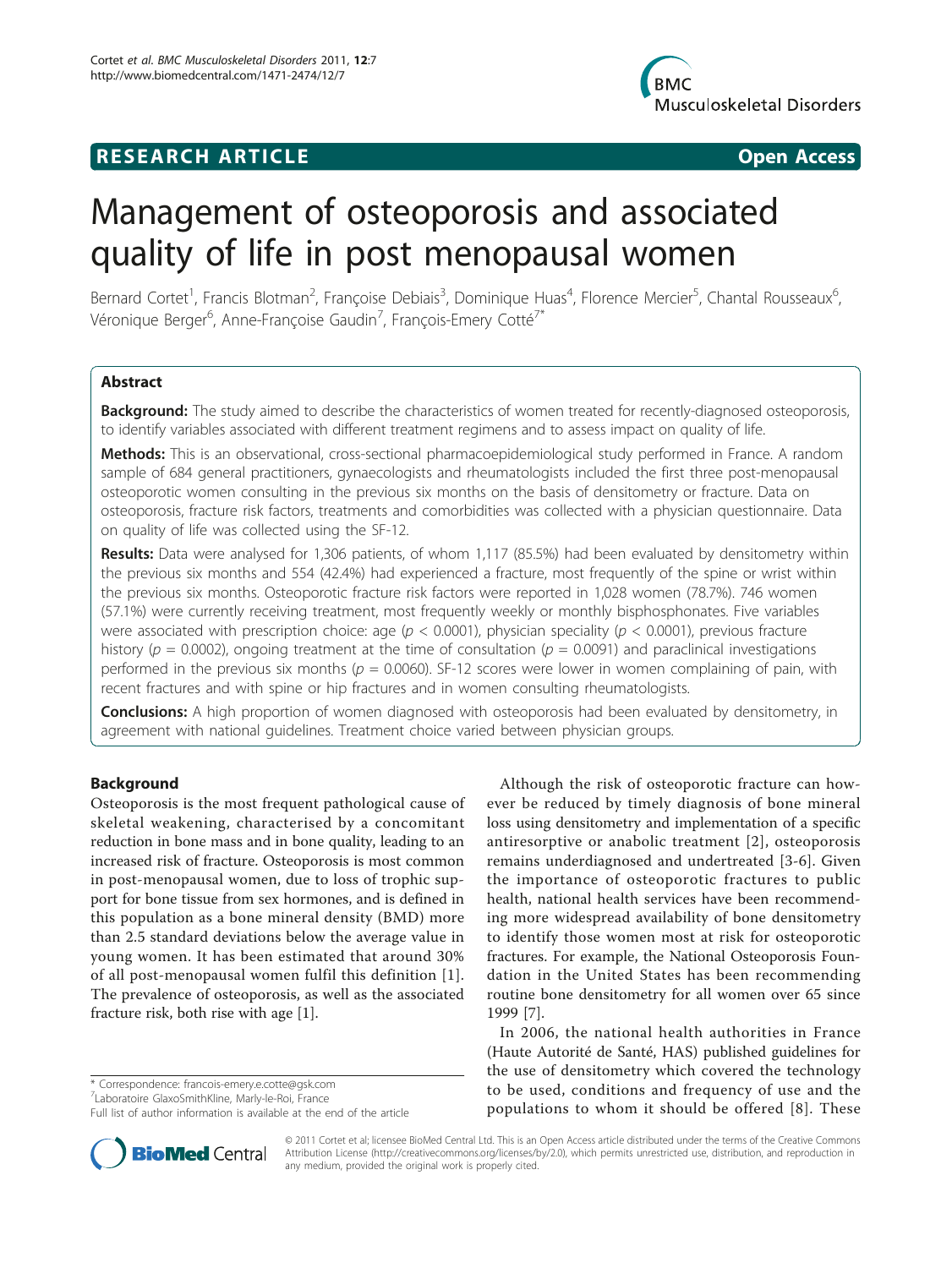recommended that densitometry should be offered to post-menopausal women presenting specific risk factors for osteoporosis or osteoporotic fracture. These include previous fractures, corticosteroid treatment, certain endocrine diseases, hip fracture in a first degree relative, low body mass and early menopause. In parallel, the HAS introduced for the first time systematic reimbursement for densitometry in such women as well as for specific anti-osteoporosis treatments for women in whom a pathologically low bone mass density was observed. Before the introduction of these guidelines, a number of studies performed in France indicated that up to one half of women receiving a diagnosis of osteoporosis only did so after the occurrence of a first fracture [\[3,9](#page-10-0),[10\]](#page-10-0). In addition, a large primary care survey performed in 2005 [\[10](#page-10-0)] reported that less than forty percent of postmenopausal women who had not experienced a fracture had undergone densitometry.

It is therefore timely and pertinent to evaluate the impact of these new French guidelines on diagnosis and treatment of post-menopausal osteoporosis in France. For this reason, we have carried out a pharmacoepidemiological survey of osteoporosis and its treatment in a primary and secondary care environment in France. The primary objective of the study was to describe the characteristics of women receiving treatment for osteoporosis diagnosed in the previous six months. Secondary objectives were to identify variables potentially associated with different treatment regimens, to assess impact on quality of life, to compare patient and treatment characteristics between prescriber groups (general practitioners, rheumatologists and gynaecologists) and to evaluate treatment compliance and patient satisfaction with, their anti-osteoporosis treatment. Data on compliance and patient satisfaction from this study have been published previously [[11\]](#page-10-0). The current article presents data on the extent of use of densitometry, on the prescription of specific osteoporosis treatments and on quality of life.

#### Methods

This was an observational, cross-sectional pharmacoepidemiological study performed in France. The study was conducted in the context of primary and specialist care and collected data from physicians. Three medical specialities participated in the study, namely general practice, rheumatology and gynaecology. These specialties are responsible for essentially all diagnosis of osteoporosis in France although, following diagnosis, most patients are followed in general practice [[9\]](#page-10-0). Physicians were recruited into the study between November 2007 and April 2008. Each physician recruited patients into the study over a three-month period. The last patient was entered into the database in July 2008.

#### Participating physicians

General practitioners (GPs), gynaecologists and rheumatologists participated in the study. These were selected at random from an exhaustive national physician database made available by an independent medical information company (CEGEDIM: CEntre de GEstion, de Documentation, d'Informatique et de Marketing, Boulogne-Billancourt, France), which is widely used in epidemiological studies in France. An initial list of 10,000 physicians was constituted using a sampling method stratified by region. This list respected a ratio of three GPs to one rheumatologist and to one gynaecologist. The relative weight of the different medical specialities was chosen to reflect their role in the overall management of osteoporosis in France, determined from a recent general population study (INSTANT study) of osteoporosis in France [[9](#page-10-0)]. The planned number of participating physicians was 650, based on each participant recruiting three patients to reach a total sample of 1950 patients (see below).

#### Subjects

Participating investigators included consecutively into a patient registry all women who came for consultation during the three-month recruitment period and who had undergone bone densitometry in the previous six months or who had experienced a fracture not related to trauma or cancer in the previous six months. In order to avoid centre effects, the number of women that each investigator could include in the registry was limited to the first ten. Women entered into the patient registry constituted the registry population.

For each woman included in the patient registry, three eligibility criteria were ascertained. These were (i) postmenopausal status, (ii) a diagnosis of osteoporosis made in the previous six months on the basis of either low bone density (vertebral T score or total hip T score at least 2.5 standard deviations lower than the mean value in young women in France) determined by densitometry or the occurrence of an osteoporotic fracture, and (iii) an antiosteoporosis treatment initiated in the previous six months or planned at the time of the consultation. Women who had participated in any study likely to have influenced their treatment were excluded, as were women who could not read or write. The first three women in the patient registry who fulfilled all these criteria were entered into the study and constituted the study analysis population. All women in the study analysis population were provided with a patient questionnaire to complete and those who returned an exploitable questionnaire constituted the patient questionnaire population.

#### Data collection

Participating physicians provided general professional information and specific information on osteoporosis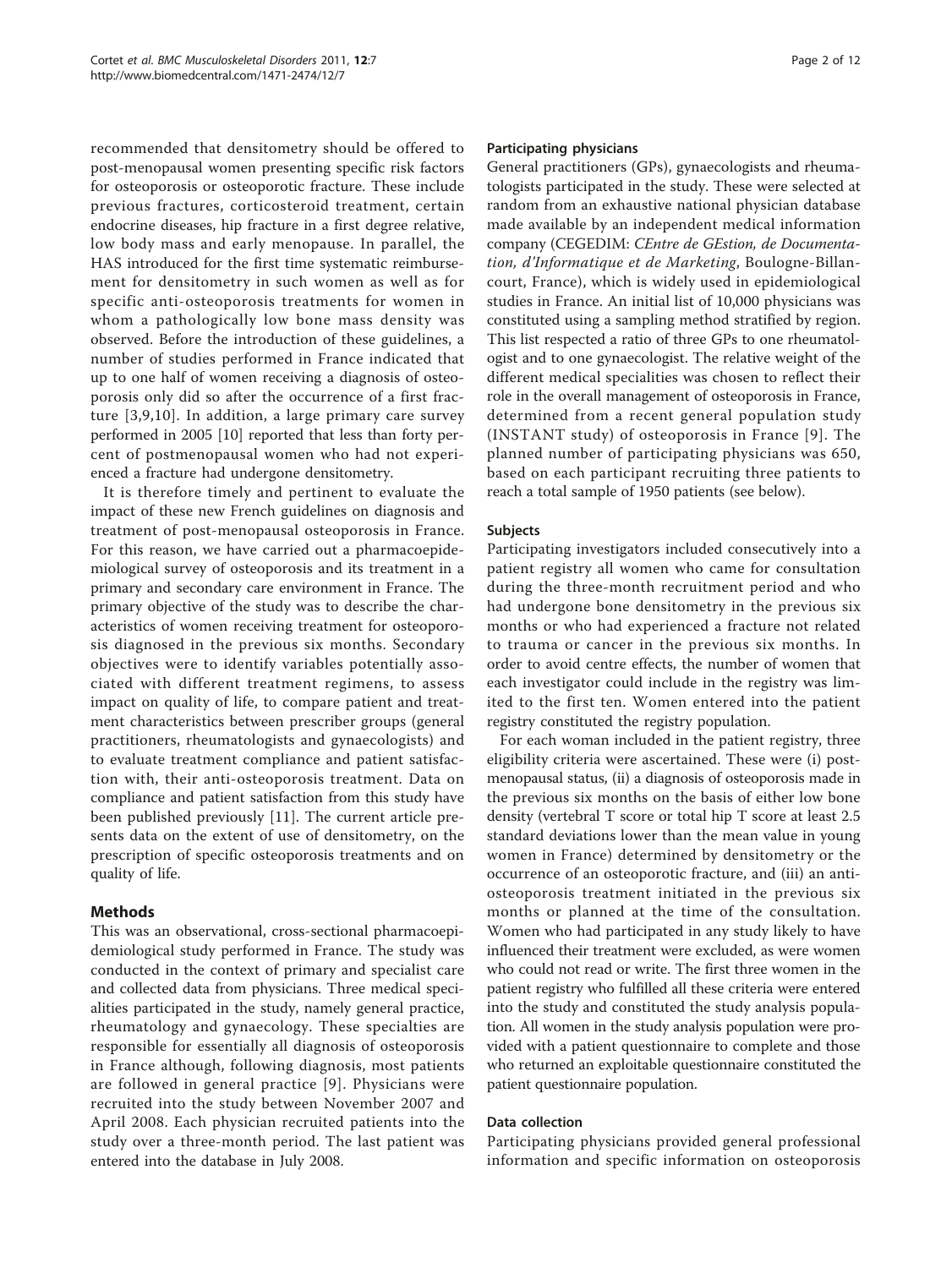management. For each patient included in the registry, the physician noted the age of the patient, the age at menopause (if this had occurred), the age at which osteoporosis was diagnosed (if this was the case), information on densitometry, fractures, fracture risk factors and any current or planned osteoporosis treatments. The risk factors considered included osteoporosis risk factors listed in current French guidelines [\[8](#page-10-0)] and general fracture risk factors. The following were considered: previous fracture history (after the age of 40 without major trauma), family history of hip fracture without major trauma or osteoporotic fracture, menopause before the age of 40, BMI < 19 kg/m $^2$ , alcohol consumption >14  $\,$ glasses per week, smoking, long term corticosteroid treatment (>3 months), bed-bound> 3 months, breast cancer, medication that may cause falls (eg benzodiazepines, antiepileptic drugs), endocrine disease, rheumatoid arthritis, recent decrease in visual acuity, poor general health (more than three comorbidities).

For the patients in the study analysis population, each participating physician completed a medical questionnaire. This included items on height, weight, exercise, fracture history, osteoporosis management, comorbidities, and comedication. In addition, the physician provided these patients with a questionnaire to complete. This collected data on sociodemographic features, lifestyle, attitudes and knowledge concerning osteoporosis and its treatment, treatment compliance, treatment satisfaction and quality of life. Treatment compliance was evaluated with the Morisky-Green questionnaire [[12\]](#page-10-0) and quality of life with the SF-12 health profile measure [\[13](#page-10-0)]. Both were used in their validated French translations.

#### Statistical analysis

A priori power calculations were performed in order to determine the target sample size. In order to determine treatment frequencies of 50% with a precision of 2.5% and an  $\alpha$  risk of 0.05, it would be necessary to include 1,536 patients. A non-participation rate of 25% was anticipated, leading to a total sample size of 1,950 patients.

The analysis was restricted to those patients for whom exploitable data was available both for the patient registry and for the medical questionnaire. Statistical comparisons were performed using the  $\chi^2$  test or Fisher's exact test for categorical variables and analysis of variance or the Wilcoxon test for quantitative variables. All tests were two-tailed. A probability threshold of 0.05 was taken as statistically significant. Determinants of treatment were evaluated by multivariate logistic regression analysis using a rising stepwise procedure with a cut-off probability threshold of 0.1 at each step, in which all variables whose frequencies differed between treatment groups at a probability level of 0.2 in univariate analysis were initially entered. A final multivariate model was generated in which only variables retained in the stepwise model were entered in order to generate odds ratios for the association with treatment group. Data were analysed using SAS<sup>®</sup> software, Version 8.2 (SAS, Cary, USA) on Windows.

#### Ethics

The survey protocol was submitted for evaluation to the CCTIRS (National Ethics Advisory Board). The board considered that participation of patients in the study would not affect their medical care, and therefore that it was not necessary to obtain formal Ethics Committee approval nor to collect signed informed consent from each patient. The only requirement stipulated was that formal information on the goals and methods of the study be provided for each patient. The study protocol was submitted to the Commission Nationale de L'informatique et des Libertés (CNIL), responsible for overseeing data privacy in France.

#### Results

#### Participating physicians

Overall, 684 physicians participated in the study and included patients in the registry. These included 420 GPs, 154 rheumatologists and 110 gynaecologists. The sociodemographic characteristics of participating physicians were compared to those of all physicians in France. GPs were older than the national average (51.3 years versus 48.7 years). Male GPs (84.0% versus 70.2%) and gynaecologists (31.5% versus 10.9%) and female rheumatologists (39.9% versus 32.0%) were over-represented compared to national statistics. For GPs (9.6% versus 18.0%) and rheumatologists (14.3% versus 23.9%), physicians practicing in Paris were under-represented.

#### Subjects

Overall, 5,336 women fulfilled one of the two entry criteria for the registry (bone densitometry or a probable osteoporotic fracture in the last six months) and were entered into the patient registry. Of these registry patients, 2,155 (40.4%) fulfilled all three criteria for the main study (post-menopausal status, osteoporosis diagnosis and osteoporosis treatment). Two hundred women fulfilled the first two criteria but no treatment was prescribed or envisaged by the physician.

The first three patients of this group consulting each participating physician were entered into the main study and provided with a questionnaire to complete. This group of 1,306 women constituted the study analysis population. The remaining 849 eligible patients were supernumerary to requirements for the study analysis population. Completed patient questionnaires were received from 1,217 (93.2%) women who constituted the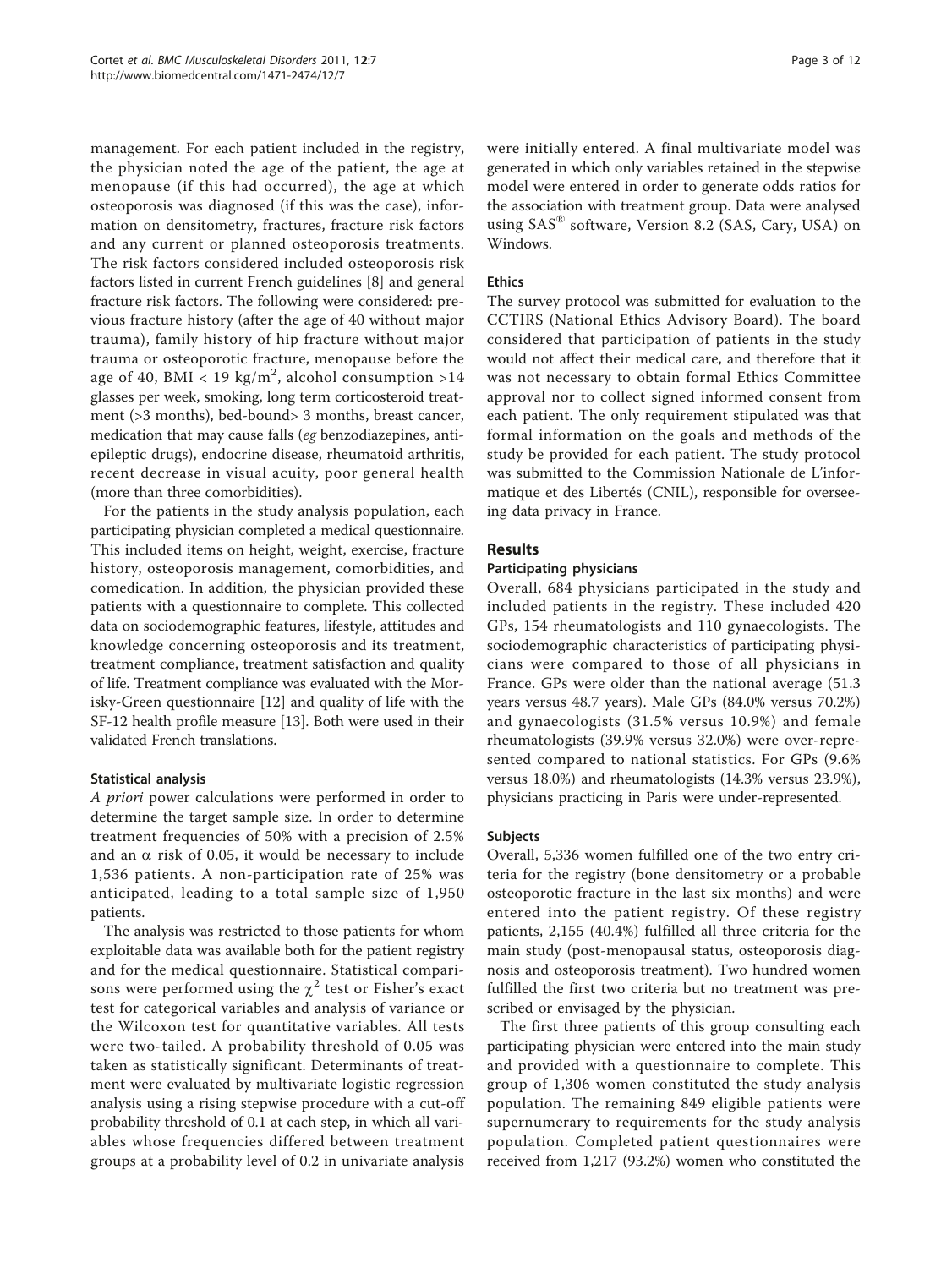patient questionnaire population. The flow of patients through the study is illustrated in Figure 1.

The women included in the study analysis population were compared with the other eligible women who did not fall within the first three patients included in the registry. Several differences were observed. Women in the study analysis population were significantly but marginally younger (66.2  $\pm$  8.9 years versus 67.3  $\pm$  9.7 years;  $p = 0.007$ , Kruskall-Wallis test), had been more frequently evaluated by densitometry (85.5% versus 74.3%;  $p \le 0.001$ ,  $\chi^2$  test), reported less fractures (42.4% versus 58.7%;  $p \le 0.001$ ,  $\chi^2$  test) and were more frequently already treated at the time of the consultation (60.1% versus 40.1%;  $p \le 0.001$ ,  $\chi^2$  test). Considering all women eligible for the study in the registry population, 1,744 (81.3%) had undergone densitometry in the previous six months and 1,052 (49.0%) had experienced a fracture.

Since this unexpected difference suggested that patients diagnosed by densitometry were being entered into the study more often than patients diagnosed due to a fracture, a post hoc analysis was performed to compare these two groups of patients (Table [1\)](#page-4-0). Women having undergone densitometry were younger than those having experienced a fracture in the previous six months and were more recently postmenopausal. They presented less fracture risk factors and were more frequently prescribed SERMs. Women who had both undergone densitometry and experienced a fracture in the previous six months were generally speaking similar to the women who had experienced a fracture but not undergone densitometry.

In the study analysis population, 1,117 women (85.5%) had undergone densitometry and 554 (42.4%) had experienced a fracture in the previous six months.



Of these, 365 (27.9% of the study analysis population) had both undergone densitometry and experienced a fracture in the previous six months. In addition, it should be noted that 57 women who had undergone bone densitometry had experienced a fracture prior to the six month cut-off for the time horizon specified in the eligibility criteria. The total number of women in the study analysis population with a fracture history was thus 611 (46.8%). We also evaluated the reasons for assignment of a diagnosis of osteoporosis. In the study analysis population, 815 women (62.4%) had received their diagnosis on the basis of a low bone density only, 269 (20.6%) on the basis of a fracture only, and 222 (17.0%) on the basis of both criteria. Densitometry was thus taken into account for the diagnosis of 1037 women overall (79.4%).

In the study analysis population, 810 women had been included by GPs (62.0%), 317 by rheumatologists (24.3%) and 179 by gynaecologists (13.7%). The osteoporosis characteristics of these patients according to medical speciality are presented in Table [2.](#page-4-0) For the 1,037 women who had undergone densitometry, the mean T score was  $-2.19 \pm 1.14$  at the hip and  $-2.38 \pm 1.14$ 1.31 in the spine. Of these women, 890 (91.5%) has a T score  $\leq$  2.5 standard deviations below normative values consistent with a diagnosis of osteoporosis. Women consulting a specialist were more likely to have undergone densitometry than women consulting GPs. For the 611 women who had experienced a fracture, these were most frequently vertebral (in 44.9% of women) or wrist (in 42.0%) fractures. The mean number of previous fractures in this group was  $1.47 \pm 0.89$ . Fractures were reported more frequently in women consulting a GP or a rheumatologist than in those consulting a gynaecologist. Risk factors for osteoporotic fractures were most frequent in women consulting a rheumatologist and least frequent in those consulting a gynaecologist.

#### Osteoporosis treatments

Around half of women were currently receiving treatment ( $N = 746$ ; 57.1%). The most frequently prescribed treatments already initiated at the time of treatment were weekly or monthly bisphosphonates (Table [3\)](#page-5-0). Daily bisphosphonates, hormone replacement therapy (HRT) and parathyroid hormone analogues (PTH) were prescribed to less than five percent of women. The treatments listed in this Table cover all osteoporosis treatments approved in France at the time of the study. For this reason, HRT ( $n = 26$ ) and PTH ( $n = 11$ ) treatment were combined in an "Other treatments" group. Treatments had been prescribed for approximately three months at the time of the consultation (data not shown). General practitioners renewed the prescriptions of around two-thirds of their patients (64.9%), whereas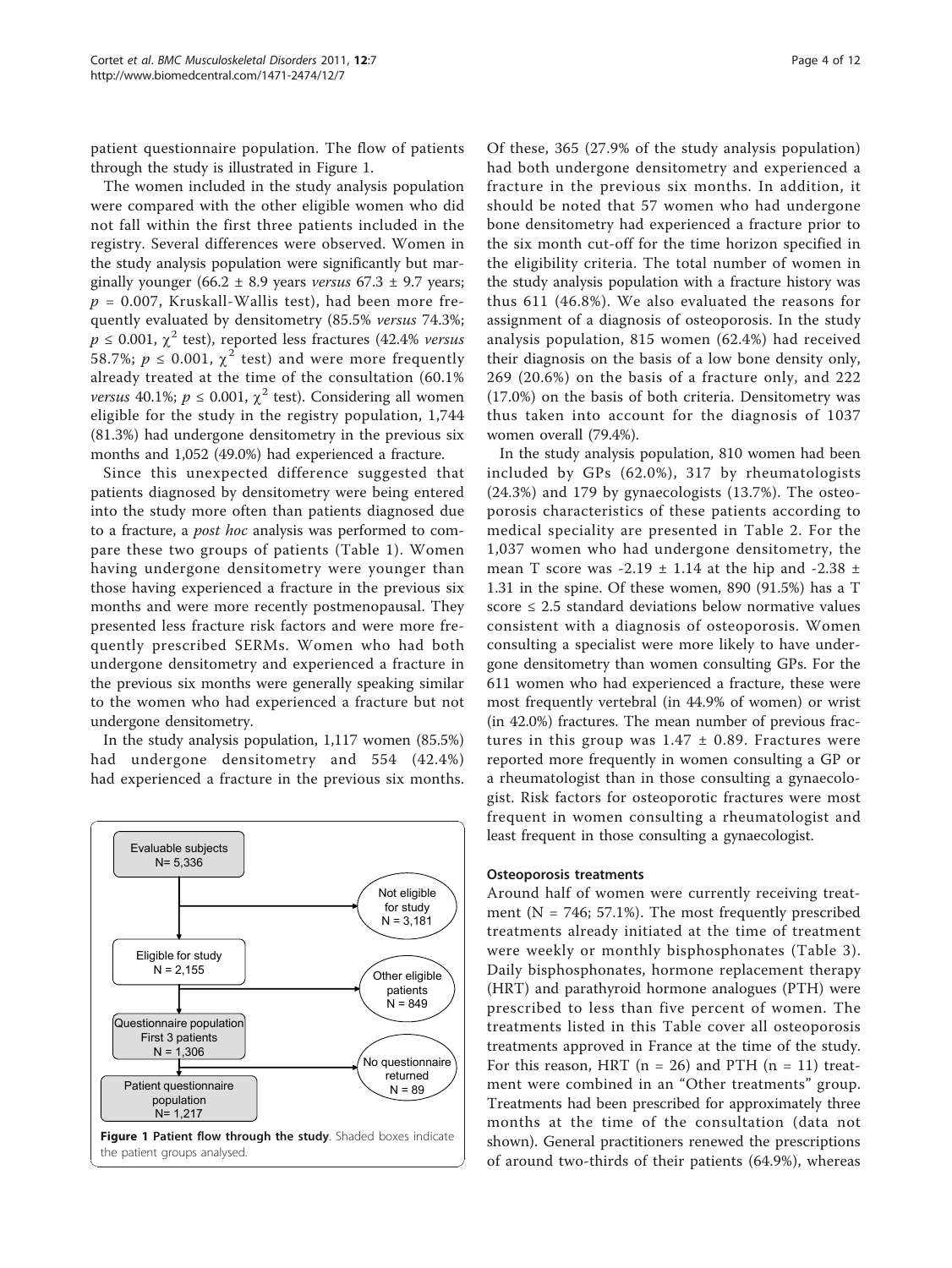|                                                        | Low BMD only<br>$N = 752$   | Fracture only<br>$N = 189$  | Both low BMD and fracture<br>$N = 365$ | p            | Total<br>$N = 1,306$         |
|--------------------------------------------------------|-----------------------------|-----------------------------|----------------------------------------|--------------|------------------------------|
| Age at inclusion<br>(mean $\pm$ SD; years)             | $N = 750$<br>$64.3 \pm 8.4$ | $N = 189$<br>$70.6 \pm 9.6$ | $N = 365$<br>$67.7 \pm 8.671$          | $\leq 0.001$ | $N = 1304$<br>$66.2 \pm 8.9$ |
| Age at menopause<br>(mean $\pm$ SD; years)             | $N = 745$<br>$49.8 \pm 4.0$ | $N = 187$<br>$50.0 \pm 3.6$ | $N = 360$<br>$49.3 \pm 4.3$            | 0.218        | $N = 1290$<br>$49.7 \pm 4.0$ |
| Time since menopause<br>(mean $\pm$ SD; years)         | $N = 745$<br>$14.5 \pm 8.7$ | $N = 187$<br>$20.6 \pm 9.5$ | $N = 360$<br>$18.3 \pm 9.9$            | $\leq 0.001$ | $N = 1290$<br>$16.5 \pm 9.4$ |
| At least one risk factor for osteoporosis              | 564 (75.0%)                 | 156 (82.5%)                 | 308 (84.4%)                            | ≤ $0.001$    | 1,028 (78.7%)                |
| Osteoporosis treatment ongoing at time of consultation | 427 (56.8%)                 | 118 (62.4%)                 | 240 (65.8%)                            | 0.016        | 785 (60.1%)                  |
| Nature of ongoing treatment                            | $N = 407$                   | $N = 111$                   | $N = 228$                              |              | $N = 746$                    |
| Bisphosphonates                                        | 295 (72.5%)                 | 084 (75.7%)                 | 164 (71.9%)                            | 0.895        | 543 (72.8%)                  |
| Selective estrogen receptor modulator                  | 53 (13.0%)                  | 7(6.3%)                     | 16 (7.0%)                              | 0.023        | 76 (10.2%)                   |
| Strontium ranelate                                     | 54 (13.3%)                  | 18 (16.2%)                  | 47 (20.6%)                             | 0.062        | 119 (16.0%)                  |
| Other                                                  | 14 (3.5%)                   | $6(5.4\%)$                  | 6(2.7%)                                | 0.056        | 26 (3.5%)                    |
| Calcium or vitamin D supplementation                   | $N = 597$<br>609 (82.3%)    | $N = 153$<br>161 (86.6%)    | $N = 324$<br>316 (87.8%)               | 0.008        | $N = 1064$<br>1086 (84.5%)   |

#### <span id="page-4-0"></span>Table 1 Osteoporosis features in the study analysis population as a function of diagnostic criterion for osteoporosis

Data are presented as mean ± SD for quantitative variables and as numbers of women (%) for categorical variables. Between group differences were determined with the Kruskal-Wallis test or Fisher's exact test, as appropriate.

### Table 2 Osteoporosis features in the study analysis population as a function of treating physician

|                                                         | <b>GPs</b><br>$N = 810$       | Rheumatologists<br>$N = 317$  | Gynaecologists<br>$N = 179$   | $\boldsymbol{p}$ | <b>Total</b><br>$N = 1,306$     |
|---------------------------------------------------------|-------------------------------|-------------------------------|-------------------------------|------------------|---------------------------------|
| Age (mean $\pm$ SD; years)                              | $N = 809$<br>$66.4 \pm 8.6$   | $N = 317$<br>$68.6 \pm 9.5$   | $N = 178$<br>$60.7 \pm 7.0$   | $\leq 0.001$     | $N = 1,305$<br>$66.2 \pm 9.2$   |
| Densitometry in the last 6 months                       | $N = 806$<br>651 (80.8%)      | $N = 316$<br>296 (93.7%)      | $N = 179$<br>170 (95.0%)      | $\leq 0.001$     | $N = 1301$<br>1,117 (85.9%)     |
| <b>T</b> score (mean $\pm$ SD)                          |                               |                               |                               |                  |                                 |
| Hip                                                     | $N = 574$<br>$-2.15 \pm 1.25$ | $N = 290$<br>$-2.28 \pm 1.00$ | $N = 166$<br>$-2.15 \pm 0.96$ | 0.125            | $N = 1,030$<br>$-2.19 \pm 1.14$ |
| Spine                                                   | $N = 573$<br>$-2.29 \pm 1.48$ | $N = 287$<br>$-2.50 \pm 1.09$ | $N = 167$<br>$-2.49 \pm 0.97$ | 0.167            | $N = 1.027$<br>$-2.38 \pm 1.31$ |
| T score by class                                        | $N = 577$                     | $N = 254$                     | $N = 142$                     |                  | $N = 973$                       |
| Normal BMD (T score $< -1$ )                            | $0(0.0\%)$                    | $2(0.8\%)$                    | $0(0.0\%)$                    | 0.192            | $2(0.2\%)$                      |
| Osteopenia (-2.5 < T score < -1)                        | 53 (9.2%)                     | 17 (6.7%)                     | 11 (7.8%)                     |                  | 81 (8.3%)                       |
| Osteoporosis (T score $\leq$ -2.5)                      | 524 (90.8%)                   | 235 (92.5%)                   | 131 (92.3%)                   |                  | 890 (91.5%)                     |
| <b>Osteoporotic fractures</b>                           | $N = 777407$<br>$(52.4\%)$    | $N = 311 177$<br>$(56.9\%)$   | $N = 16227$<br>(16.7%)        | $\leq 0.001$     | $N = 1,250$<br>611 (48.9%)      |
| Number of osteoporotic fractures (mean $\pm$ SD)        | $N = 386$<br>$1.38 \pm 0.70$  | $N = 169$<br>$1.68 \pm 1.18$  | $N = 27$<br>$1.33 \pm 0.88$   | 0.021            | $N = 582$<br>$1.47 \pm 0.89$    |
| <b>Fracture site</b>                                    | $N = 376$                     | $N = 148$                     | $N = 26$                      |                  | $N = 550$                       |
| Spine                                                   | 162 (43.1%)                   | 77 (52.0%)                    | 8 (30.8%)                     | 0.060            | 247 (44.9%)                     |
| Wrist                                                   | 173 (46.0%)                   | 43 (29.1%)                    | 15 (57.7%)                    | $\leq 0.001$     | 231 (42.0%)                     |
| Upper arm                                               | 18 (04.8%)                    | 8 (05.4%)                     | $1(03.9\%)$                   | 0.932            | 27 (4.9%)                       |
| Hip                                                     | 42 (11.2%)                    | 10 (06.8%)                    | $0(0.0\%)$                    | 0.081            | 52 (9.5%)                       |
| Other                                                   | 35 (09.3%)                    | 27 (18.2%)                    | $7(26.9\%)$                   | 0.002            | 69 (12.6%)                      |
| Patients with at least one risk factor for osteoporosis | 639 (78.9%)                   | 260 (82.0%)                   | 129 (72.1%)                   | 0.037            | 1028 (78.7%)                    |
| Diagnosis of osteoporosis                               | $N = 810$                     | $N = 317$                     | $N = 179$                     | < 0.001          | 222 (17.0%)                     |
| Low BMD + osteoporotic fracture                         | 126 (15.6%)                   | 087 (27.4%)                   | 009 (05.0%)                   |                  | 222 (17.0%)                     |
| Low BMD only                                            | 495 (61.1%)                   | 160 (50.5%)                   | 160 (89.4%)                   |                  | 815 (62.4%)                     |
| Osteoporotic fracture only                              | 189 (23.3%)                   | 070 (22.1%)                   | 010 (05.6%)                   |                  | 269 (20.6%)                     |

Between group differences were determined with the Kruskal-Wallis test or Fisher's exact test, as appropriate.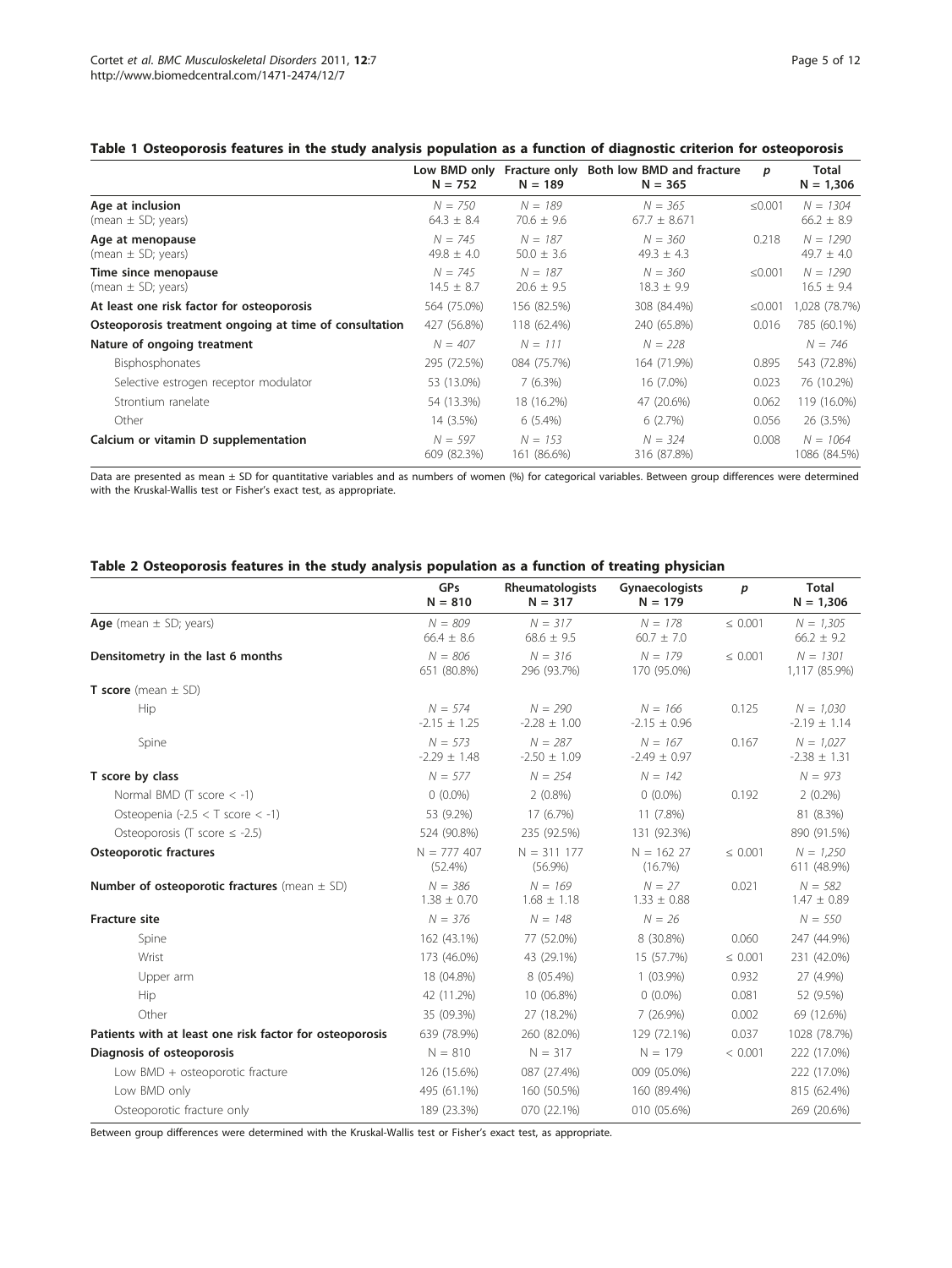|                             | GPs<br>$N = 810$ | Rheumatologists<br>$N = 317$ | <b>Gynaecologists</b><br>$N = 179$ | p            | Total<br>$N = 1306$ |
|-----------------------------|------------------|------------------------------|------------------------------------|--------------|---------------------|
| ON GOING TREATMENT          | 526 (64.9%)      | 150 (47.3%)                  | 70 (39.1%)                         | $\leq 0.001$ | 746 (57.1%)         |
| Bisphosphonates             | 412 (78.3%)      | 98 (65.3%)                   | 33 (47.1%)                         | $\leq 0.001$ | 543 (72.8%)         |
| Daily                       | 14 (3.5%)        | $2(2.1\%)$                   | $1(3.2\%)$                         | <b>NS</b>    | 17 (3.2%)           |
| Weekly                      | 227 (56.9%)      | 60 (63.8%)                   | 18 (58.1%)                         |              | 305 (58.2%)         |
| Monthly                     | 158 (39.6%)      | 32 (34.0%)                   | 12 (38.7%)                         |              | 202 (38.6%)         |
| <b>SFRM</b>                 | 47 (8.9%)        | 14 (9.3%)                    | 15 (21.4%)                         | 0.009        | 76 (10.2%)          |
| Strontium ranelate          | 68 (12.9%)       | 34 (22.7%)                   | 17 (24.3%)                         | 0.003        | 119 (16.0%)         |
| Other                       | 10 (1.9%)        | 4(2.7%)                      | 12 (17.1%)                         | $\leq 0.001$ | 26 (3.5%)           |
| <b>SUPPLEMENTATION</b>      | 671 (82.8%)      | 269 (84.9%)                  | 146 (81.6%)                        | <b>NS</b>    | 1086 (83.2%)        |
| <b>Supplementation Type</b> | $N = 655$        | $N = 268$                    | $N = 141$                          |              | $N = 1064$          |
| Calcium                     | 33 (5.0%)        | 7(2.6%)                      | $3(2.1\%)$                         | 0.073        | 43 (4.0%)           |
| Vitamin D                   | 27 (4.1%)        | 20 (7.5%)                    | $9(6.4\%)$                         |              | 56 (5.3%)           |
| $Calcium + Vitamin D$       | 595 (90.8%)      | 241 (89.9%)                  | 129 (91.5%)                        |              | 965 (90.7%)         |

<span id="page-5-0"></span>Table 3 Treatments in the study analysis population as a function of treating physician

For the individual osteoporosis treatments, only treatments ongoing at the time of the consultation are considered. Percentages for individual treatments are calculated with respect to the total number of patients with an ongoing treatment. Percentages for bisphosphonate treatment regimens are calculated with respect to the total number of patients taking a bisphosphonate. Percentages for supplementation type are calculated with respect to the total number of patients taking supplementation. SERM: selective oestrogen receptor modulators. NS: not significant. Between group differences were determined with the Kruskal-Wallis test.

this was the case for less than half of patients consulting rheumatologists (47.3%) and gynaecologists (39.1%). Gynaecologists prescribed bisphosphonates less frequently than the other physician groups, and prescribed hormone replacement therapy and selective oestrogen receptor modulators (SERMs) more frequently (Table 3). Dietary supplementation with calcium and vitamin D was prescribed to the large majority of women by all physician groups.

#### Variables associated with treatment choice

In a first step, all variables recorded in the registry and medical questionnaire were evaluated for their potential association with the class of treatment prescribed using univariate analysis. Given the small number of subjects concerned, the 'Other treatments' and 'Daily Bisphosphonates' groups were not taken into account in this analysis. In the univariate analysis, significant associations were observed for a large number of variables at the prespecified probability threshold of 0.2. Those specifically related to osteoporosis are presented in Table [4.](#page-6-0) Most inter-group differences corresponded to a difference between SERMs on the one hand and bisphosphonates and strontium ranelate on the other. Selective oestrogen receptor modulators were more likely to be prescribed to younger women, those without objectively demonstrated osteoporosis by densitometry and in those without previous fractures. In addition, a diagnosis of osteoporosis was more frequently already assigned ( $p = 0.038$ ) at the time of consultation to patients prescribed weekly bisphosphonates (71.8%) and strontium ranelate (72.5%) than to those prescribed monthly bisphosphonates (65.6%) or SERMs (60.4%).

These variables, together with all others whose distribution varied between treatment classes at the prespecified probability threshold (body mass index, comorbid, atherosclerosis or arterial hypertension, history of myocardial infarction, physical activity, presence of a comorbidity, comedication for chronic diseases, patient concern about osteoporosis; importance of osteoporosis management for the physician) were entered into the stepwise multivariate regression analysis. However, Tscores determined in the densitometry evaluations were not included as this information was missing for around one-quarter of the subjects. Only five variables were retained, namely age ( $p < 0.0001$ ), physician speciality ( $p$ )  $<$  0.0001), previous fracture history ( $p = 0.0002$ ), ongoing treatment at the time of consultation ( $p =$ 0.0091) and paraclinical investigations performed in the previous six months ( $p = 0.0060$ ).

In a final step, the five variables retained in the stepwise analysis were entered into a final multiple logistic regression model for estimation of odds ratios. This analysis was restricted to the 1,092 patients for whom no data was missing. The derived odds ratios are presented in Table [5](#page-7-0). Weekly bisphosphonates were more likely to be prescribed to older women than were the other therapeutic classes. Strontium ranelate was more likely to be prescribed to women with a previous fracture history. Treatment with monthly bisphosphonates was more likely to be prescribed to women who had undergone paraclinical investigations and also less likely to be already underway at the time of the consultation than in women receiving weekly bisphosphonate treatment. Compared to rheumatologists, gynaecologists were more likely to prescribe SERMs, and GPs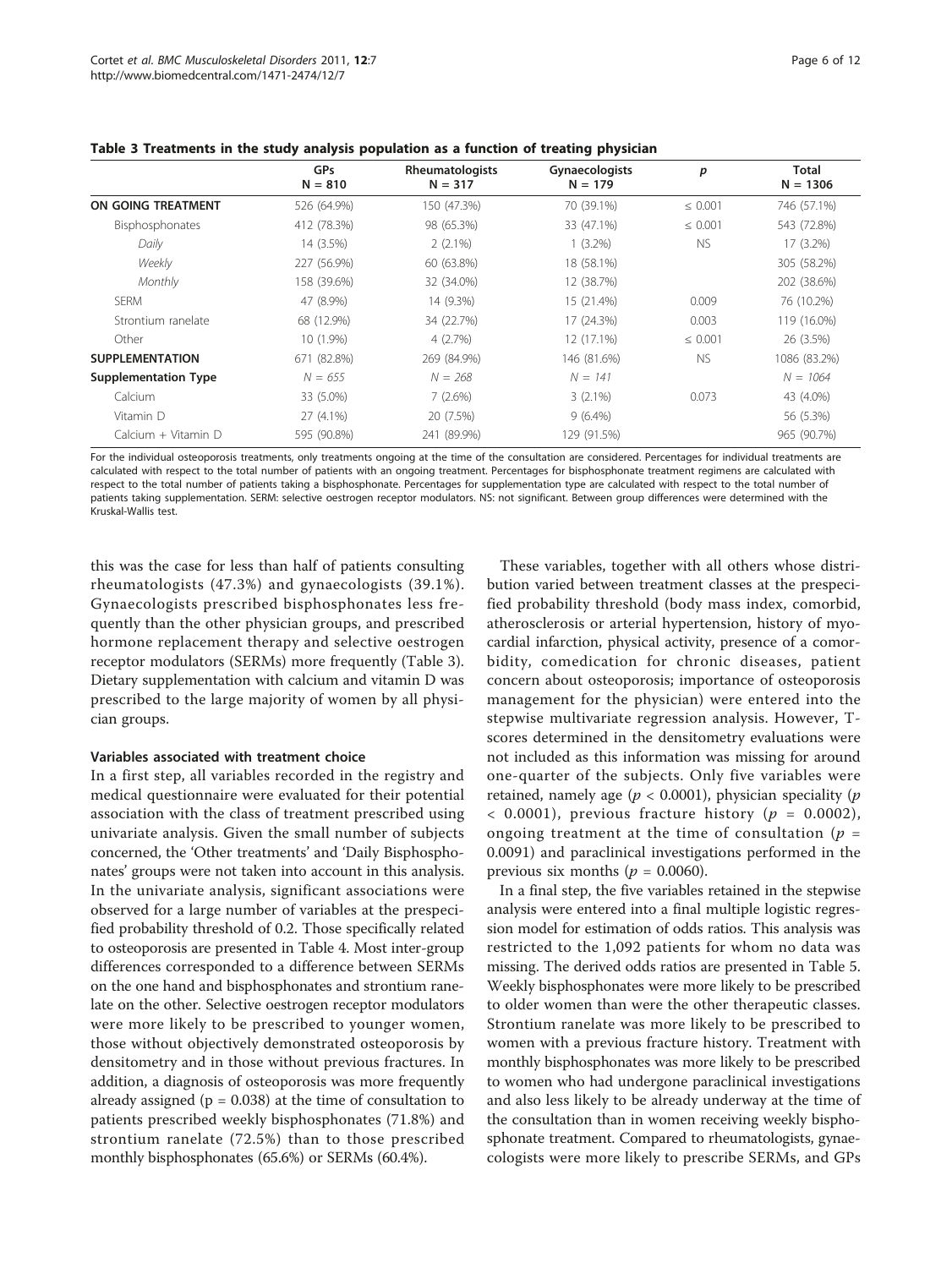<span id="page-6-0"></span>

|                                                   |                                       | <b>BP Weekly</b><br>$N = 462$ | <b>BP Monthly</b><br>$N = 388$ | <b>Strontium Ranelate</b><br>$N = 182$ | <b>SERM</b><br>$N = 115$ | p      | <b>Total</b><br>$N = 1180$ |
|---------------------------------------------------|---------------------------------------|-------------------------------|--------------------------------|----------------------------------------|--------------------------|--------|----------------------------|
| Physician speciality                              | Rheumatologists                       | 122 (26.4%)                   | 086 (22.2%)                    | 053 (29.1%)                            | 022 (19.1%)              | ≤0.001 | 283 (24.7%)                |
|                                                   | Gynaecologists                        | 044 (09.5%)                   | 038 (09.8%)                    | 047 (25.8%)                            | 036 (31.3%)              |        | 165 (14.4%)                |
|                                                   | GPs                                   | 296 (64.1%)                   | 264 (68.0%)                    | 082 (45.1%)                            | 057 (49.6%)              |        | 699 (60.9%)                |
| Age                                               | Mean $\pm$ SD                         | $67.3 \pm 9.2$                | $66.9 \pm 8.1$                 | $65.3 \pm 9.3$                         | $60.00 \pm 6.0$          | ≤0.001 | $66.1 \pm 8.9$             |
|                                                   | Missing data                          |                               | 0                              |                                        | 0                        |        | 2                          |
| Time since menopause (years)                      | Mean $\pm$ SD                         | $17.3 \pm 9.6$                | $17.2 \pm 9.0$                 | $15.7 \pm 9.8$                         | $10.2 \pm 6.3$           | ≤0.001 | $16.3 \pm 9.4$             |
|                                                   | Missing data                          | 5                             | $\overline{3}$                 |                                        | 3                        |        | 12                         |
| Type of osteoporosis diagnosis                    | Low BMD + osteoporotic fracture       | 097 (21.0%)                   | 060 (15.5%)                    | 031 (17.0%)                            | 008 (07.0%)              | ≤0.001 | 196 (17.1%)                |
|                                                   | Low BMD without osteoporotic fracture | 271 (58.7%)                   | 259 (66.8%)                    | 106 (58.2%)                            | 097 (84.4%)              |        | 733 (63.9%)                |
|                                                   | Osteoporotic fracture without low BMD | 094 (20.4%)                   | 069 (17.8%)                    | 045 (24.7%)                            | 010 (08.7%)              |        | 218 (19.0%)                |
| <b>BMD</b>                                        | N(% )                                 | 391 (84.8%)                   | 331 (86.0%)                    | 159 (87.9%)                            | 108 (93.9%)              | 0.057  | 989 (86.6%)                |
|                                                   | Missing data                          |                               | 3                              |                                        | 0                        |        | 5                          |
| Mean Hip T-score                                  | Mean $\pm$ SD                         | $-2.24 \pm 1.12$              | $-2.34 \pm 0.79$               | $-2.33 \pm 1.01$                       | $-1.81 \pm 1.40$         | 0.004  | $-2.24 \pm 1.05$           |
|                                                   | Missing data                          |                               |                                |                                        | 0                        |        | 3                          |
| T-Score by class                                  | Normal BMD (Tscore>-1)                | $1(0.3\%)$                    | $0(0.0\%)$                     | $1(0.7\%)$                             | 000 (00.0%)              | 0.074  | 002 (00.2%)                |
|                                                   | Osteopenia $(-2.5 < Tscore < -1)$     | 30 (8.7%)                     | 16 (05.5%)                     | $7(5.0\%)$                             | 012 (13.0%)              |        | 065 (07.5%)                |
|                                                   | Osteoporosis (Tscore≤-2.5)            | 313 (91.0%)                   | 275 (94.5%)                    | 131 (94.2%)                            | 080 (87.0%)              |        | 799 (92.3%)                |
|                                                   | Missing data                          | 47                            | 40                             | 20                                     | 16                       |        | 127                        |
| <b>Osteoporotic fractures</b>                     |                                       | 230 (51.6%)                   | 169 (46.3%)                    | 95 (54.0%)                             | 27 (25.0%)               | ≤0.001 | 521 (47.6%)                |
|                                                   | Missing data                          | 16                            | 23                             | 6                                      | $\overline{7}$           |        | 52                         |
| Fractures in the previous 6 months                |                                       | 205 (44.7%)                   | 151 (39.3%)                    | 89 (49.2%)                             | 023 (20.0%)              | ≤0.001 | 468 (41.1%)                |
|                                                   | Missing data                          | $\overline{3}$                | $\overline{4}$                 |                                        | 0                        |        | 8                          |
| Number of fractures in the previous 6 months      |                                       | $1.28 \pm 0.62$               | $1.47 \pm 0.88$                | $1.40 \pm 0.73$                        | $1.33 \pm 0.58$          | 0.195  | $1.37 \pm 0.74$            |
|                                                   | Missing data                          | 24                            | 17                             | 6                                      | $\overline{2}$           |        | 49                         |
| Long-term corticosteroid treatment $(> 3$ months) |                                       | 47 (10.2%)                    | 36 (9.3%)                      | $11(6.0\%)$                            | $5(4.4\%)$               | 0.122  | 99 (8.6%)                  |
| Ongoing treatment at the time of consultation     |                                       | 301 (65.2%)                   | 216 (55.7%)                    | 114 (62.6%)                            | 066 (57.4%)              | 0.032  | 697 (60.8%)                |
| <b>Paraclinical investigations</b>                |                                       | 433 (93.7%)                   | 374 (96.6%)                    | 175 (96.2%)                            | 105 (91.3%)              | 0.057  | 1087 (94.9%)               |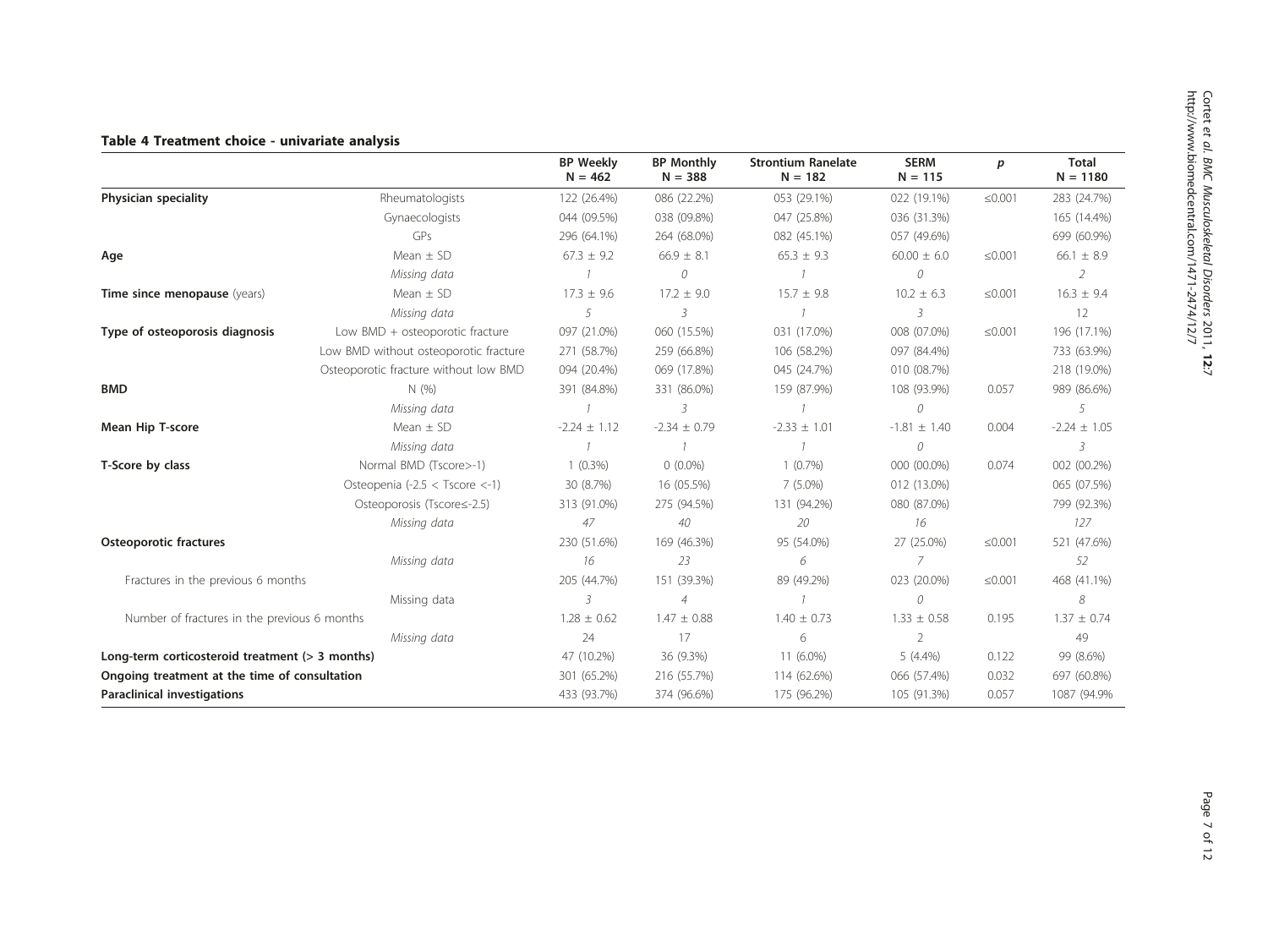| Variable                                      | <b>Treatment modality</b><br>(Reference: Weekly BP) | Physician speciality | <b>Odds Ratio</b>    | P        |
|-----------------------------------------------|-----------------------------------------------------|----------------------|----------------------|----------|
| Age                                           | Monthly bisphosphonates                             |                      | 0.998 [0.982; 1.015] | 0.8544   |
|                                               | Strontium ranelate                                  |                      | 0.978 [0.957; 1.000] | 0.0451   |
|                                               | <b>SERM</b>                                         |                      | 0.909 [0.882; 0.938] | < 0.0001 |
| Paraclinical investigations                   | Monthly bisphosphonates                             |                      | 2.158 [1.086; 4.288] | 0.0281   |
|                                               | Strontium ranelate                                  |                      | 1.451 [0.608; 3.463] | 0.4017   |
|                                               | <b>SERM</b>                                         |                      | 0.495 [0.213; 1.152] | 0.1028   |
| Osteoporotic fractures                        | Monthly bisphosphonates                             |                      | 0.851 [0.632; 1.144] | 0.2851   |
|                                               | Strontium ranelate                                  |                      | 1.631 [1.104; 2.411] | 0.0141   |
|                                               | <b>SERM</b>                                         |                      | 0.501 [0.300; 0.837] | 0.0083   |
| Physician speciality                          | Monthly bisphosphonates                             | Rheumatologists      | 1.00                 |          |
|                                               |                                                     | Gynaecologists       | 0.908 [0.510; 1.618] | 0.7431   |
|                                               |                                                     | GPs                  | 1.475 [1.051; 2.071] | 0.0247   |
|                                               | Strontium ranelate                                  | Rheumatologists      | 1.00                 |          |
|                                               |                                                     | Gynaecologists       | 2.653 [1.486; 4.734] | 0.0010   |
|                                               |                                                     | GPs                  | 0.605 [0.396; 0.924] | 0.0020   |
|                                               | <b>SFRM</b>                                         | Rheumatologists      | 1.00                 |          |
|                                               |                                                     | Gynaecologists       | 2.153 [1.081; 4.289] | 0.0292   |
|                                               |                                                     | GPs                  | 0.857 [0.482; 1.524] | 0.5998   |
| Ongoing treatment at the time of consultation | Monthly bisphosphonates                             |                      | 0.573 [0.426; 0.771] | 0.0002   |
|                                               | Strontium ranelate                                  |                      | 1.107 [0.751; 1.633] | 0.6063   |
|                                               | <b>SERM</b>                                         |                      | 0.928 [0.577; 1.492] | 0.7576   |

<span id="page-7-0"></span>Table 5 Odds ratios variables independently associated with treatment choice identified by multivariate regression analysis

Odds ratios are presented with their 95% confidence intervals. The reference treatment group for calculation of odds ratios was women treated with weekly bisphosphonates (BP).

less likely to prescribe strontium ranelate and more likely to prescribe monthly bisphosphonates.

#### Quality of life

SF-12 scores in the patient questionnaire population  $(N = 1,217)$  are presented in Table [6.](#page-8-0) Physical component scores were lowest (worse quality of life) in women consulting rheumatologists, in women complaining of pain, in women with recent fractures and in those with fractures of the spine or hip compared to other sites. Mental component scores were lower in women complaining of pain, in women with a history of fractures and in those with fractures of the spine or hip compared to other sites.

#### **Discussion**

The principal finding of this study was that the majority of women in the study who had received a diagnosis and treatment for osteoporosis had undergone bone mass densitometry in the previous six months (85.9%). A high proportion was observed both for women followed in primary care by their general practitioner (80%) and for those followed by a specialist (94%). This figure can be compared to that of 63% for the proportion of women receiving a diagnosis of osteoporosis who had ever undergone densitometry observed in a previous survey that we performed using a very similar methodology in a primary care context in France in 2005 [[10\]](#page-10-0), before the introduction of the present HAS guidelines on densitometry and reimbursement. The respective figures for the proportion of non-fractured women who had undergone densitometry were 61.1% in the present study and 39.4% in the previous study. These encouraging observations suggest that the new French guidelines have already, two years after their introduction, had an impact on the uptake of densitometry in routine care in France.

Certain differences were observed in patient characteristics between the women followed in primary care and those consulting specialists. Women consulting gynaecologists were younger and had less frequently experienced fractures than those consulting rheumatologists or general practitioners. This difference in fracture rate is likely to be a consequence of the age difference. Women with multiple fracture risk factors more frequently consulted rheumatologists.

With regard to treatment, specific anti-osteoporosis treatments (bisphosphonates, SERMs or strontium ranelate) were prescribed in over ninety percent of women, with bisphosphonates being the most frequently prescribed class. Of the available bisphosphonate treatment regimens, weekly and monthly regimens were used in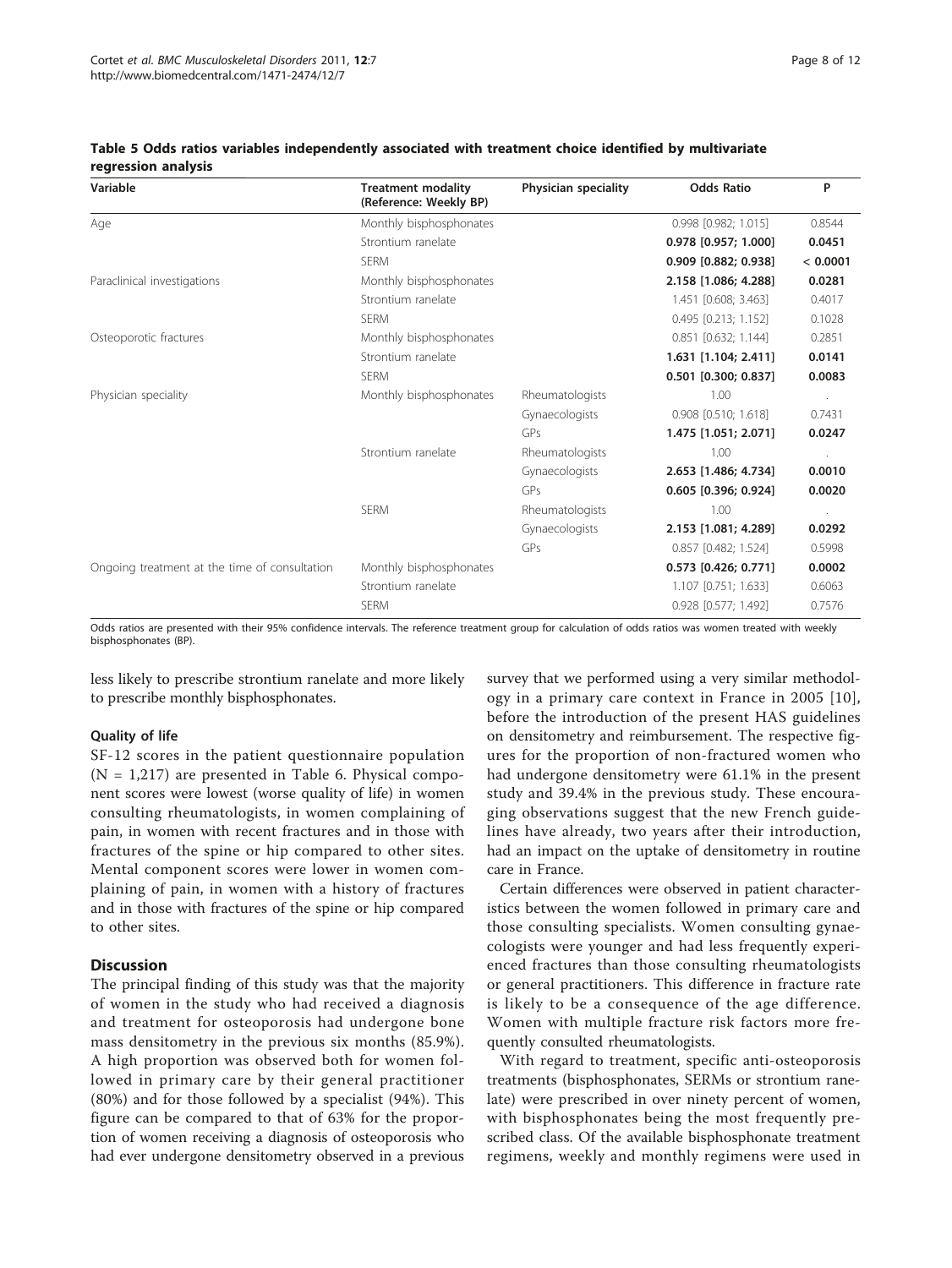|                                              |             |                | PCS score        | <b>MCS</b> score  |
|----------------------------------------------|-------------|----------------|------------------|-------------------|
|                                              | $N =$       | Missing data   | Mean $\pm$ SD    | Mean $\pm$ SD     |
| By fracture history                          |             |                |                  |                   |
| Fractures $< 6$ months                       | $N = 526$   | 12             | $42.74 \pm 7.55$ | $43.14 \pm 10.43$ |
| Fractures >6 months                          | $N = 63$    | 3              | $43.51 \pm 8.14$ | 43.89 $\pm$ 11.63 |
| No osteoporotic fracture                     | $N = 575$   | 12             | $48.20 \pm 7.48$ | $45.48 \pm 9.82$  |
| <b>TOTAL</b>                                 | $N = 1,217$ | 28             | $45.53 \pm 7.97$ | 44.35 ± 10.24     |
|                                              |             |                | $p \le 0.001$    | $p = 0.001$       |
| By fracture site (in fractures $<$ 6 months) |             |                |                  |                   |
| Spine                                        | $N = 200$   | $\overline{4}$ | $40.70 \pm 7.10$ | $41.90 \pm 10.47$ |
| Wrist                                        | $N = 185$   | 5              | $45.58 \pm 7.12$ | 44.74 $\pm$ 9.98  |
| Upper arm                                    | $N = 17$    |                | $46.99 \pm 8.00$ | $45.45 \pm 9.68$  |
| Hip                                          | $N = 35$    | $\Omega$       | $40.77 \pm 7.10$ | $43.21 \pm 10.76$ |
| Others                                       | $N = 85$    | 2              | $41.03 \pm 7.23$ | $42.13 \pm 11.04$ |
|                                              |             |                | $p \le 0.001$    | $p = 0.079$       |
| By presence of pain                          |             |                |                  |                   |
| Pain                                         | $N = 647$   | 14             | $42.48 \pm 7.14$ | $42.57 \pm 10.39$ |
| No pain                                      | $N = 555$   | 14             | $49.15 \pm 7.29$ | $46.47 \pm 9.54$  |
|                                              |             |                | $p \le 0.001$    | $p \le 0.001$     |
| By physician speciality                      |             |                |                  |                   |
| GPs                                          | $N = 784$   | 94             | $45.22 \pm 7.63$ | $44.73 \pm 10.07$ |
| Rheumatologists                              | $N = 276$   | 14             | $44.06 \pm 8.42$ | $43.83 \pm 10.48$ |
| Gynaecologists                               | $N = 157$   | 5              | $49.69 \pm 7.57$ | 43.30 $\pm$ 10.62 |
| <b>TOTAL</b>                                 | $N = 1217$  | 28             | $45.53 \pm 7.97$ | 44.35 $\pm$ 10.24 |
|                                              |             |                | $p \le 0.001$    | $p = 0.223$       |

#### <span id="page-8-0"></span>Table 6 SF-12 quality of life scores in the patient questionnaire population

PCS: physical component summary; MCS: mental component summary. Between group differences were determined with the Kruskal-Wallis test.

approximately similar proportions, with very little use of daily regimens. This is appropriate, since superior treatment compliance can be achieved using episodic compared to daily dosing regimens [[14](#page-10-0)-[16](#page-11-0)]. Differences in prescribing patterns were observed between the three physician groups in the multivariate analysis, with gynaecologists being more likely to prescribe SERMs than rheumatologists. This may relate to the mechanism of action of this class of medication (oestrogen receptor agonist or antagonist according to the tissue type), which may be more attractive for gynaecologists, who are likely to be particularly interested in selective endocrine regulation of bone tissue by sex hormones. General practitioners were less likely to prescribe strontium ranelate than rheumatologists, which may reflect its rather recent introduction onto the French market. On the other hand, they were more likely to prescribe monthly bisphosphonates. The observation that prescribing rates were similar between general practitioners and rheumatologists is also encouraging and suggests that national prescribing recommendations for antiosteoporotic therapies have been rapidly disseminated and become the norm in primary care. In our previous study, GPs were already prescribing bisphosphonates to 79.8% of their patients [[10\]](#page-10-0), and this proportion has not changed, although there has been a shift away from daily treatments towards monthly treatments.

Apart from physician speciality, other variables associated with prescription choice were age, previous fracture history, previous paraclinical observations and whether the treatment was initiated prior to the study or following participation in the study. Strontium ranelate and SERMs were more likely to be used in younger women, whereas SERMs were less likely to be prescribed to women who had experienced a previous osteoporotic fracture. The association with age may be related to the fact that most of the evidence for fracture prevention with SERMs has come from trials performed in younger women, although it should be noted that the average age of participants in the positive MORE study in vertebral fracture was 67 years [[17\]](#page-11-0). Similarly, most of the evidence for the efficacy of strontium ranelate has been obtained in younger women (aged between 50 and 65 years) [[18](#page-11-0)], although both the SOTI [[19](#page-11-0)] and TROPOS [[20](#page-11-0)] trials showed efficacy in older women. The association with previous fracture may reflect the fact that SERMs do not have strong antiresorptive properties and may be perceived as more appropriate for preventing demineralisation in patients with no fractures, rather for restoring bone mass when a critical fracture threshold has been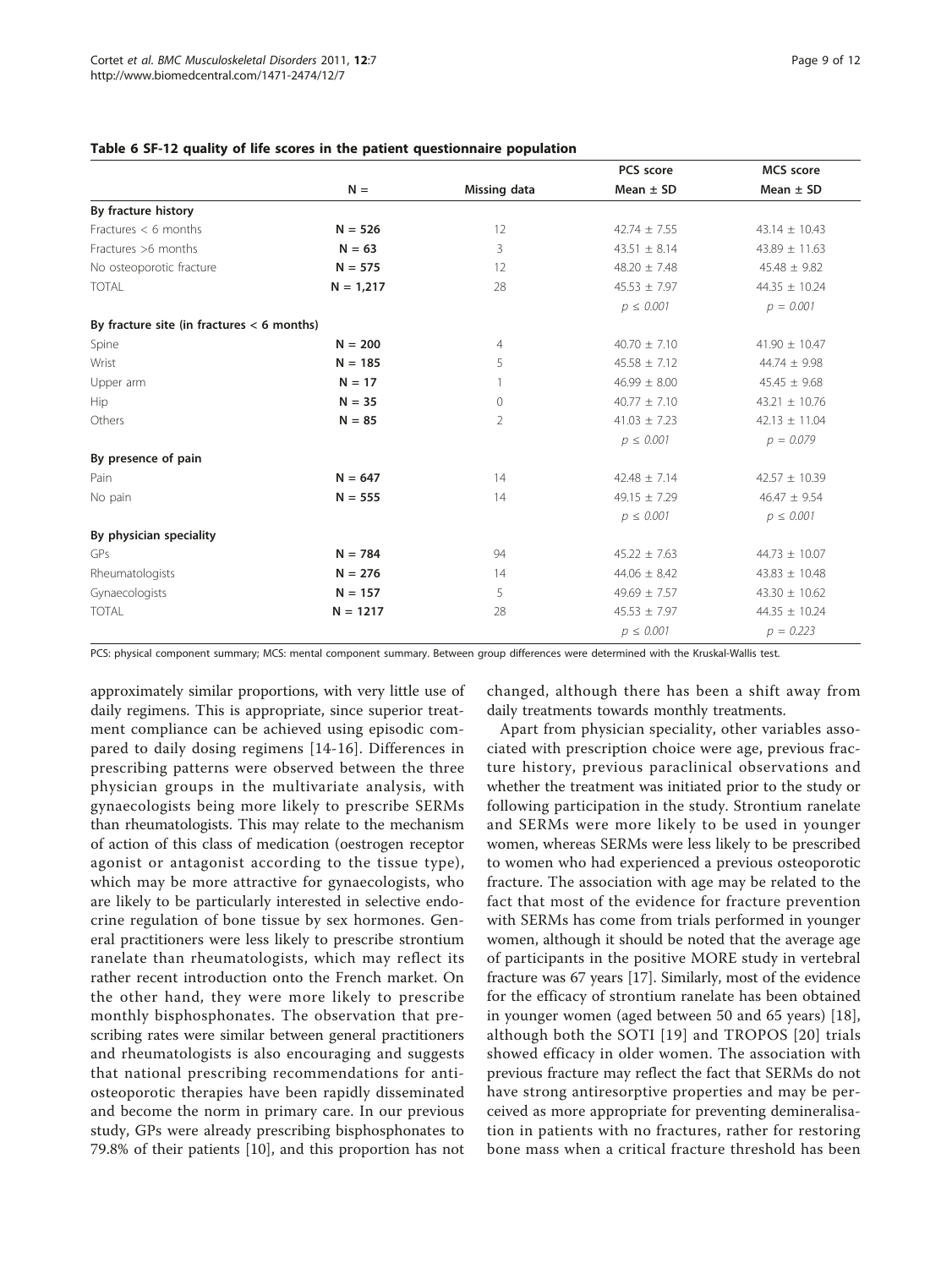reached. Strontium ranelate was prescribed more frequently in patients with previous fractures, perhaps reflecting a perception of superior efficacy in restoring bone mass. The independent association between treatment choice and prescription of paraclinical investigations was unexpected, but may indicate greater use of monthly bisphosphonates in patients whose osteoporosis was difficult to manage. The association between greater monthly bisphosphonate use in women who were prescribed treatment following rather than prior to physician participation in the trial may indicate a participation bias.

With respect to quality of life, low PCS and MCS scores on the SF-12 were observed (population norm: 50). This is consistent with our previous observations using this instrument in women with osteoporosis [\[10](#page-10-0)]. We found that quality of life was poorer in women with recent fractures than in unfractured women, and more surprisingly, in women who had experienced fractures over six months previously. This suggests that occurrence of a fracture leads to a long-lasting decrease in quality of life. Another observation was that both components of quality of life were lowest in women who had experienced vertebral fractures compared to other fracture sites. Both components were unsurprisingly lower in women who reported experiencing pain. Women consulting rheumatologists reported lower physical quality of life than those consulting other specialities. This may be explained that by the fact that rheumatologists would be expected to see the more severe patients.

Some comments on the design of the study may be helpful. The objective was to collect information on the characteristics of postmenopausal women treated for osteoporosis in France. Reliable and exhaustive information could not be gathered by interviewing women in the general population or from prescription claims databases and it was therefore necessary to collect the information from treating physicians. In this context, it becomes important to ensure that the data collected is as representative as possible of all postmenopausal women treated for osteoporosis in France. We took several steps to optimise the representativity of the data. With respect to physicians, participants were firstly selected at random from an exhaustive national physician listing and secondly stratified by physician specialty to reflect the proportion of women who receive a diagnosis of osteoporosis from different types of physician in France, determined in a recent general population survey [[9\]](#page-10-0). However, since participation was voluntary, it is possible that participants may differ from physicians who decline to participate, and indeed some small differences in demographics between participants and nonparticipants were observed. It is not possible to know if these two groups differ in their treatment practice and, if so, to what extent this influences the data collected. This limitation is common to all pharmacoepidemiological studies in which data is actively supplied by physicians. With respect to patients, we attempted to ensure representativity by the use of a registry. Participating physicians were requested to enter all women consulting during the study period who had undergone densitometry or experienced a fracture in the previous six months into a registry and provide a minimum amount of demographic and clinical information on these women. Participation in the registry was nonetheless capped at ten women in order to avoid centre effects caused by certain physicians contributing disproportionate numbers of patients to the study. The physicians were asked to enter the first three women consulting into the study itself. It was thus possible to compare the women included in the study with the other women in the registry to ensure that they were representative of all eligible women seen in the practice. When this was done, it was observed that disproportionately more women who had undergone densitometry were being included in the study compared to all eligible women in the registry (85.5% versus 81.3%), opening the door to potential bias. It is possible that this arose as a result of a misunderstanding of the protocol by certain participants who entered only women who had undergone densitometry and not those with fractures into the study. In light of this difference, we performed a *post hoc* analysis to compare women included in the study on the basis of densitometry to those included on the basis of a fracture. The principal difference observed was a younger age in the former group, which is not unexpected. The potential impact of this bias on the representativity of the data is likely to be modest. For the rate of use of densitometry, this can in case be measured using all eligible patients in the registry as the denominator, which yields a rate of 81.3%. For the determinants of treatment choice, the origin of the diagnosis (densitometry or fracture) was entered into the multivariate analysis but not retained as an independent variable associated with treatment. For the other study variables, some bias in the data may exist due to slight under-representation of the women diagnosed due to a fracture, but the comparison of the two populations provided in Table [1](#page-4-0) allows such bias to be put in perspective. The principal difference between the two groups was that women who had undergone densitometry were younger than those experiencing fractures. The other differences observed between the two groups can be accounted for by this difference in age (time since menopause, number of fracture risk factors and proportion treated with SERMs).

The study has a number of strengths and weaknesses. Amongst the strengths are the large study sample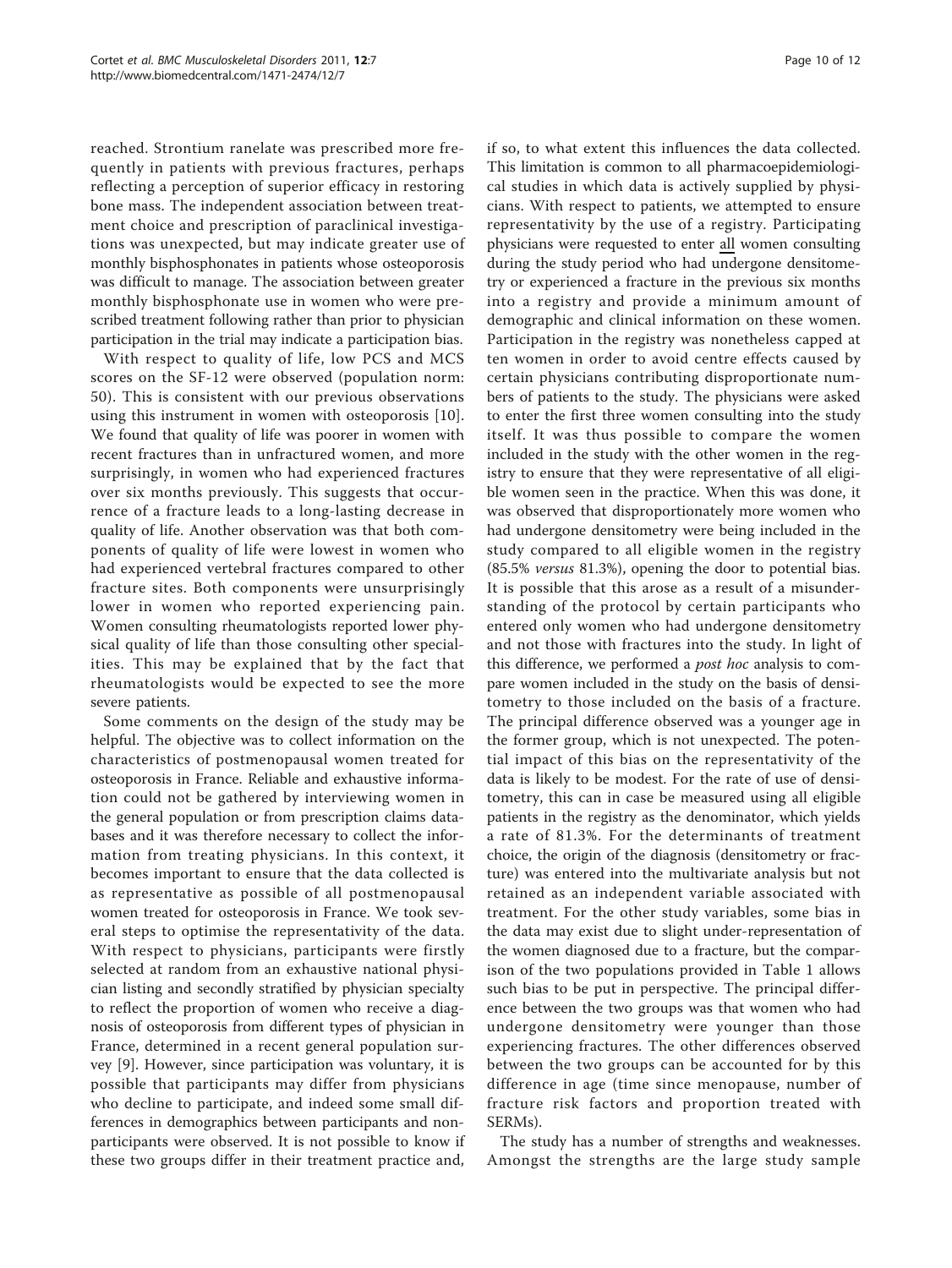<span id="page-10-0"></span>recruited from three care contexts, allowing differences between physician specialities to be assessed, the use of a similar design to a previous study, thus allowing data to be compared longitudinally, especially with respect to the impact of the new French osteoporosis management guidelines, and the range of the data collected. In addition, the comparison between physician groups is an original feature and reveals pertinent differences in patient care. Concerning the limitations of the study, the community-based design excluded de facto institutionalised patients, who represent an important reservoir of post-menopausal women with risk factors for osteoporotic fracture. A flaw in the implementation of the study related to treatment choice. According to the protocol, participating physicians were supposed to have already selected, and whenever possible, implemented their treatment choice when they started the study. However, in practice, treatment was initiated at the time of the reference consultation in 40% of the women. Participation in the study may thus have influenced the choice of treatment, particularly since the study sponsor markets one of the possible choices (monthly ibandronate). For this reason, the descriptive analysis of treatments presented in Table [3](#page-5-0) has been restricted to treatments already initiated prior to the study. It should also be recognised that it may not be possible to generalise the findings obtained to other healthcare systems where post-menopausal osteoporosis may be managed differently to France. Finally, interpretation of the data on quality of life is limited by the absence of a healthy comparator group in this study.

#### Conclusions

This study indicates that since the introduction of new guidelines for bone mass densitometry and reimbursement for women at risk for osteoporotic fracture, the use of densitometry has increased, with four out of five women receiving a diagnosis of osteoporosis due to low bone mass density. This relatively high rate is observed for all physician specialties involved in the diagnosis of osteoporosis. However, the type of osteoporosis patients seen and the type of antiresorptive treatment offered differs between physician specialities.

#### Acknowledgements

The authors would like to express their gratitude to all the physicians who accepted to participate in the study and provided data. Editorial support for the preparation of this manuscript was provided by Adam Doble and Isabelle Gauthier, Foxymed SARL, Paris, France.

This study was funded by GSK and Laboratoire Roche, purveyors of ibandronate, an osteoporosis treatment.

#### Author details

<sup>1</sup>Rheumatology Department, Hôpital Roger Salengro, Lille, France. 2 Rheumatology Department, Montpellier University Hospital, Montpellier, France. <sup>3</sup>Rheumatology Department, Poitiers University Hospital, Poitiers,

France. <sup>4</sup>General Practice Department, UFR Tours, Tours, France. <sup>5</sup>STAT-Process, Port-Mort, France. <sup>6</sup>Nukléus, Paris, France. <sup>7</sup>Laboratoire GlaxoSmithKline, Marly-le-Roi, France.

#### Authors' contributions

BC, FB, FD and DH made up the academic steering committee of the study. They advised on the study design, contributed to the analysis of the data and interpretation of the results, recommended the publication policy to follow and contributed to writing and critical revision of the manuscript. FM performed the data management and analysis for the study. CR and VB were responsible for the day-to-day operational management of the study. AFG and FEC conceived the study, recruited the steering committee, oversaw the implementation of the study, and initiated the preparation of the present manuscript. And finally, all authors read and approved the final manuscript.

#### Competing interests

AFG and FEC are employees of Laboratoires GlaxoSmithKline (GSK), France who markets ibandronate and denosumab, two anti-osteoporosis treatments. BC has received consultancy fees from GSK, Laboratoires Roche, Amgen, Novartis and Merck, Sharpe & Dohme with respect to his participation in this and other projects concerning the treatment of osteoporosis. FB, FD and DH have received consultancy fees from GSK and Laboratoire Roche with respect to their participation in this and other projects concerning osteoporosis. FM, CR and VB received stipends from GSK for data analysis (FM) or for coordination of the study (CR and VB).

#### Received: 14 April 2010 Accepted: 12 January 2011 Published: 12 January 2011

#### References

- 1. Johnell O, Kanis J: [Epidemiology of osteoporotic fractures.](http://www.ncbi.nlm.nih.gov/pubmed/15365697?dopt=Abstract) Osteoporos Int 2005, 16(Suppl 2):S3-7.
- 2. Delmas PD: [The use of bisphosphonates in the treatment of](http://www.ncbi.nlm.nih.gov/pubmed/15956844?dopt=Abstract) [osteoporosis.](http://www.ncbi.nlm.nih.gov/pubmed/15956844?dopt=Abstract) Current opinion in rheumatology 2005, 17:462-466.
- 3. Briançon D, de Gaudemar JB, Forestier R: [Management of osteoporosis in](http://www.ncbi.nlm.nih.gov/pubmed/15050196?dopt=Abstract) [women with peripheral osteoporotic fractures after 50 years of age: a](http://www.ncbi.nlm.nih.gov/pubmed/15050196?dopt=Abstract) [study of practices.](http://www.ncbi.nlm.nih.gov/pubmed/15050196?dopt=Abstract) Joint Bone Spine 2004, 71:128-130.
- 4. Elliot-Gibson V, Bogoch ER, Jamal SA, Beaton DE: [Practice patterns in the](http://www.ncbi.nlm.nih.gov/pubmed/15258724?dopt=Abstract) [diagnosis and treatment of osteoporosis after a fragility fracture: a](http://www.ncbi.nlm.nih.gov/pubmed/15258724?dopt=Abstract) [systematic review.](http://www.ncbi.nlm.nih.gov/pubmed/15258724?dopt=Abstract) Osteoporos Int 2004, 15:767-778.
- 5. Sahota O, Worley A, Hosking DJ: [An audit of current clinical practice in](http://www.ncbi.nlm.nih.gov/pubmed/11192273?dopt=Abstract) [the management of osteoporosis in Nottingham.](http://www.ncbi.nlm.nih.gov/pubmed/11192273?dopt=Abstract) Journal of public health medicine 2000, 22:466-472.
- 6. Delmas PD, van de Langerijt L, Watts NB, Eastell R, Genant H, Grauer A, Cahall DL: [Underdiagnosis of vertebral fractures is a worldwide problem:](http://www.ncbi.nlm.nih.gov/pubmed/15765173?dopt=Abstract) [the IMPACT study.](http://www.ncbi.nlm.nih.gov/pubmed/15765173?dopt=Abstract) J Bone Miner Res 2005, 20:557-563.
- 7. Physician's guide to prevention and treatment of osteoporosis. [\[http://](http://www.geios.es/download.php?path=pdfs&filename=GEIOS_20090422154918_guia25.pdf) [www.geios.es/download.php?](http://www.geios.es/download.php?path=pdfs&filename=GEIOS_20090422154918_guia25.pdf)
- [path=pdfs&filename=GEIOS\\_20090422154918\\_guia25.pdf\]](http://www.geios.es/download.php?path=pdfs&filename=GEIOS_20090422154918_guia25.pdf). 8. Ostéodensitométrie [absorbimétrie osseuse] sur 2 sites par méthode biphotonique. [[http://www.has-sante.fr/portail/upload/docs/application/pdf/](http://www.has-sante.fr/portail/upload/docs/application/pdf/osteodensitometrie_rapport.pdf) [osteodensitometrie\\_rapport.pdf\]](http://www.has-sante.fr/portail/upload/docs/application/pdf/osteodensitometrie_rapport.pdf).
- 9. Lespessailles E, Cotte FE, Roux C, Fardellone P, Mercier F, Gaudin AF: [Prevalence and features of osteoporosis in the French general](http://www.ncbi.nlm.nih.gov/pubmed/19297229?dopt=Abstract) [population: the Instant study.](http://www.ncbi.nlm.nih.gov/pubmed/19297229?dopt=Abstract) Joint Bone Spine 2009, 76:394-400.
- 10. Blotman F, Cortet B, Hilliquin P, Avouac B, Allaert FA, Pouchain D, Gaudin AF, Cotte FE, El Hasnaoui A: Characterisation of patients with postmenopausal osteoporosis in French primary healthcare. Drugs & aging 2007, 24:603-614.
- 11. Huas D, Debiais F, Blotman F, Cortet B, Mercier F, Rousseaux C, Berger V, Gaudin AF, Cotte FE: Compliance and treatment satisfaction of post menopausal women treated for osteoporosis. Compliance with osteoporosis treatment. BMC women's health 10:26.
- 12. Morisky DE, Green LW, Levine DM: [Concurrent and predictive validity of a](http://www.ncbi.nlm.nih.gov/pubmed/3945130?dopt=Abstract) [self-reported measure of medication adherence.](http://www.ncbi.nlm.nih.gov/pubmed/3945130?dopt=Abstract) Medical care 1986, 24:67-74.
- 13. Ware J Jr, Kosinski M, Keller SD: [A 12-Item Short-Form Health Survey:](http://www.ncbi.nlm.nih.gov/pubmed/8628042?dopt=Abstract) [construction of scales and preliminary tests of reliability and validity.](http://www.ncbi.nlm.nih.gov/pubmed/8628042?dopt=Abstract) Medical care 1996, 34:220-233.
- 14. Cramer JA, Amonkar MM, Hebborn A, Altman R: [Compliance and](http://www.ncbi.nlm.nih.gov/pubmed/16197664?dopt=Abstract) [persistence with bisphosphonate dosing regimens among women with](http://www.ncbi.nlm.nih.gov/pubmed/16197664?dopt=Abstract)